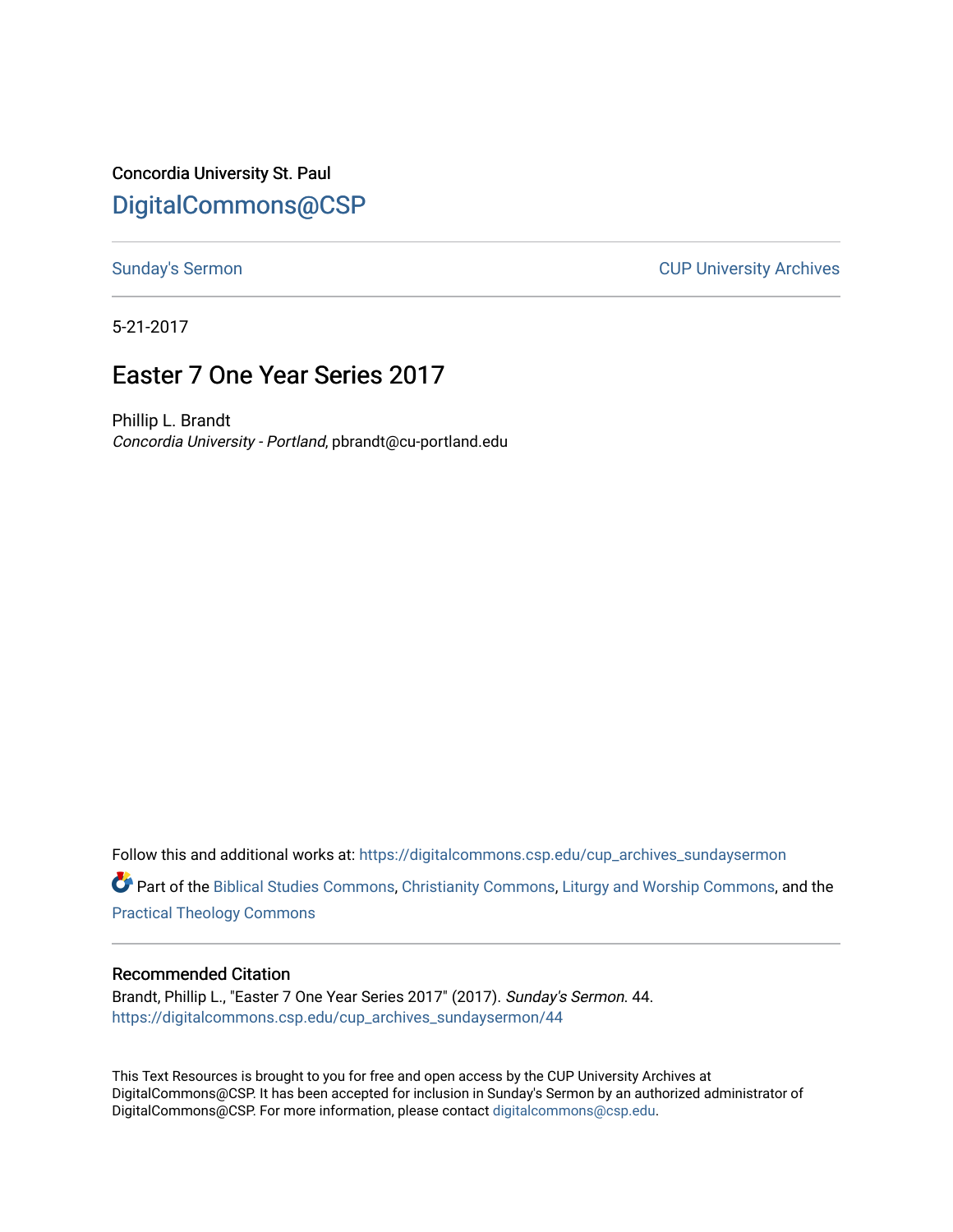### **Easter VI (Rogate)**

The Latin title for this Sunday merits a little attention. *Rogare* is the word for ask or pray in Latin. A rogation is a bill, what your utility company might put in your mailbox, asking for payment.

In the medieval church it this Sunday prior to Ascension day, likely because of the Gospel reading, came to have an emphasis on prayer and the three days which followed, Monday-Wednesday, came to be days of Rogation. Thursday is the high holy day of Ascension. In those three days people were encouraged to make petitions to God. Prayer is always a good idea and this was undoubtedly a worthy emphasis.

One has to remember, however, that the Saxons were not all that long part of the Christian fold when Luther came along. Forcibly converted by Charlemagne, pagan customs and traditions were popularly observed for a very long time, often combined with Christian elements. It appears that the days of Rogation come to be one of those mingling points.

Luther questioned the propriety of much of this very early in his career, preaching against some practices of "Cross Week" as early as 1519. It appears that processions were made into fields and prayers uttered in order to secure God's blessing and the fertility of the fields. Luther rails against babbling and mindless repetition of prayers. We know from other locations in Europe that keeping evil spirits out of fields was a great concern. Often the procedure involved certain shamanistic rituals performed at the corners of fields.

One has to be careful here that one does not make Luther into an enlightenment figure who is against ritual or a spiritual sense. He still lived in a world inhabited by demons and evil spirits (remember the notes from Lent III). Luther's problem with the prayers people said was that they were meaningless to them, they were babbling, a going through the motions without any real involvement of the person. It was similar to his problem with indulgences. The indulgence got in the way of a true repentance by allowing the person to go through a ritualized motion that never asked whether they truly were sorry for what they had done. He urged people to a true life of prayer, insisting in one passage that he had to pray for hours in order to get anything done.

The result is that Luther exhorts his congregants to prayer, a true and spiritual prayer, not a meaningless babbling or mindless repetition, but a prayer which flows out of that faith which the Holy Spirit imparts in baptism. While he doesn't say it in so many words, the modern preacher who takes up this theme will want to focus on Luther's description of prayer as embodied faith. Prayer is not some coin we insert into the divine vending machine in order to obtain a blessing, but it is the living faith which God has engendered in us being faith. This is what faith does, it turns to God, asks, depends, and expects from God. Eyes fixed on the author and perfector of faith, we are oriented toward him, mind and body.

This means we don't talk about prayer as much as we simply pray. To talk about it is to objectify it, to imagine that it is something that we have or hold apart from ourselves. But prayer is not something other, it is me. We are pray-ers, praying people. Baptism has made us so.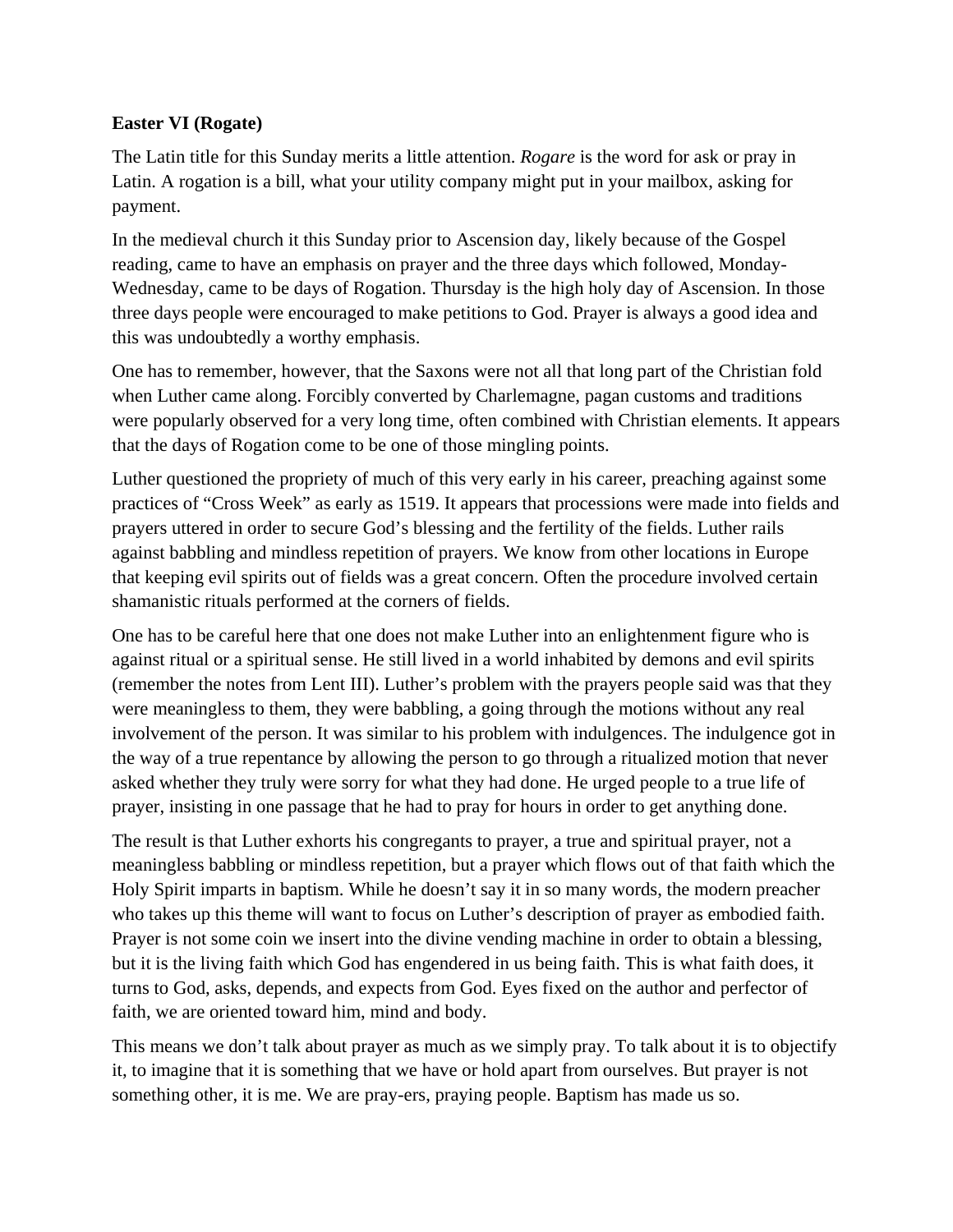### **Collect of the Day**

O God, the giver of all that is good, by Your holy inspiration grant that we may think those things that are right and by Your merciful guiding accomplish them; through Jesus Christ, your Son, our Lord, who lives and reigns with you and the Holy Spirit, one God, now and forever.

*God is the giver of all that is good. That is a pretty bold statement to make to the average North American. He or she would like to think that most of his good things are the result of his hard work and his good decisions. His investment broker compliments him on his decisions to invest through that same broker. His alma mater assures him that he made a good choice and by giving a gift he can secure such good things for another generation. Madison Avenue would tell him that his money is his to spend how he sees and feels fit, and then goes on to tell him that he can feel better and look better if he just buys this or that product. As was pointed out to me, Americans say 'have a good day.' And the usual response is "I will." The man who pointed this out is from Ethiopia and he was flabbergasted at this. He considered that a good day is a gift from God, I have no part in that! I can no more achieve a good day on my own than I can cause the sun to shine.* 

God is the source of all good things, not me, not my skills, not my mind, not my hard work, not *my intelligence, not my will, not my luck. God gives this to me.* 

*Today we ask him for inspiration to think right things, and more than that, we want God's guidance so we can actually accomplish them. Notice that both of these actions are things that we attribute to the Holy Spirit. Inspiration is a Spirit action. Sanctification which is the accomplishment of genuine good in our lived life is also a Spirit act.* 

*The adjectives are also very important here. It is a "holy" inspiration that matters here. This implies that there is another sort of inspiration. One of the great insights of Luther was that the Holy of Holy Spirit was not a description of the innate nature of the Spirit, but an ascription of what he does. He is the Holy Spirit because he makes whatever he touches holy. Christians are fooling themselves if they believe they have an innate ability to discern this. This is time to trust one's baptism and the act of God in our life. The guidance of God is also described here as merciful, as in we have not earned this. Mercy is only show to the person in need, never to the innocent or the powerful.* 

*Both of these adjectives highlight the fact that in the Spiritual realm human beings are given to participate but we also have to acknowledge that we are out of our league, like helpless children wandering the streets of a large city, we are just too easy of a target, easily deceived and easily put at a disadvantage. We need God's help for which we pray in this collect.*

### **Readings**

### Numbers 21:4-9

<sup>4</sup> From Mount Hor they set out by the way to the Red Sea, to go around the land of Edom. And the people became impatient on the way.<sup>5</sup> And the people spoke against God and against Moses,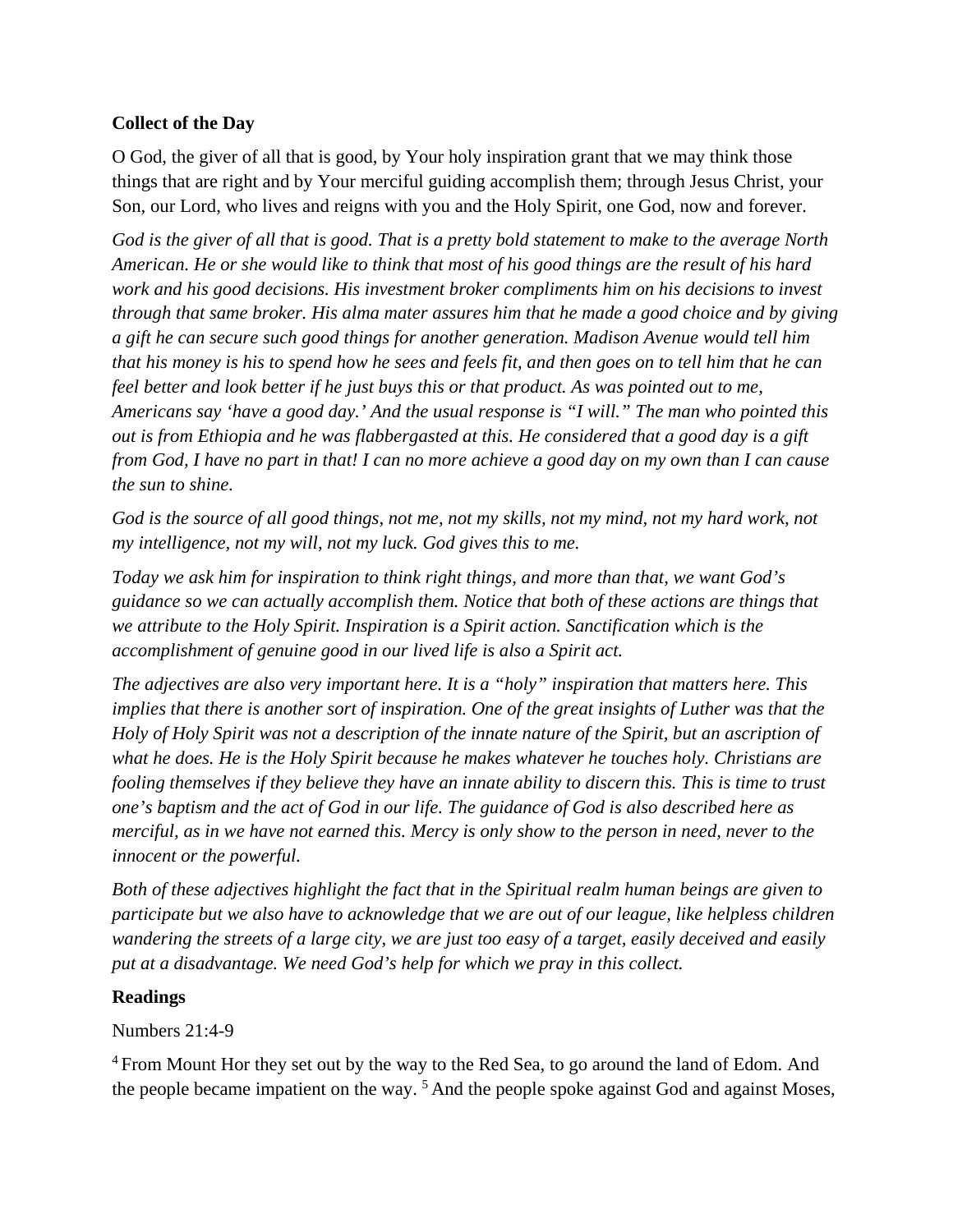"Why have you brought us up out of Egypt to die in the wilderness? For there is no food and no water, and we loathe this worthless food." <sup>6</sup> Then the LORD sent fiery serpents among the people, and they bit the people, so that many people of Israel died. <sup>7</sup> And the people came to Moses and said, "We have sinned, for we have spoken against the LORD and against you. Pray to the LORD, that he take away the serpents from us." So Moses prayed for the people. <sup>8</sup> And the LORD said to Moses, "Make a fiery serpent and set it on a pole, and everyone who is bitten, when he sees it, shall live." <sup>9</sup> So Moses made a bronze serpent and set it on a pole. And if a serpent bit anyone, he would look at the bronze serpent and live.

### *(This text is heard on the fourth Sunday in Lent in series B. Here are the notes from the last time I treated this.)*

*The word for "fiery" in this text is "seraphim" the same word to describe the angelic beings who were around the throne in Isaiah's call vision. What exactly these serpents were, is beyond our ability to parse and one should not go too far with this. At the same time, this is really interesting.* 

*This is simply one of the most bizarre and most wonderful passages in the Old Testament, only made more so by Jesus' quotation of it in the Gospel reading. The children of Israel, having seen the plagues in Egypt, crossing the Red Sea on dry ground, trembled at the base of Sinai, gotten up every morning to eat Manna they did not prepare or produce, still find something to complain about. Is there not something that is just basically idiotic about sin? It doesn't make sense. One theologian simply calls it "banal." There is a lunacy to sin, but we don't have to snicker at ancient Israelites to see that. How much happier would we not be if we simply made an honest attempt at keeping the Ten Commandments and insisted that our televisions supported us in that endeavor. But is that what we do? Hardly! We look forward to the breaking of the next taboo or barrier just like every other man or woman. Looking at the current trajectory, how long does anyone really think it will be before broadcast television portrays complete nudity? Will this help people lead better lives? But the fact is that Hollywood would produce wholesome movies and television shows if Christians insisted that this was all they would watch. But we don't, and they produce the trash that people are willing to pay for. As a result we fill our minds and our evenings with trash. It doesn't make sense, but a lot of folks make money off of our predilection for sin.* 

*The Israelites wonder why God has brought them out to die; besides they are sick of all this free lunch. They seem to say that the God who dried up the sea and humbled the Egyptians must be a loser.* 

*God apparently had had enough of this or perhaps better said, God saw that the people have had enough of this. For their sake they needed this to stop. He sent fiery and presumably poisonous serpents among them to bite them, and they died. That seems to have focused their attention on what really matters here. Maybe the free lunch wasn't really so bad after all. The people come to Moses and beg him to pray for them that God would take away the snakes, which apparently Moses does but God does not give the people what they want. God says, "I have a better idea."*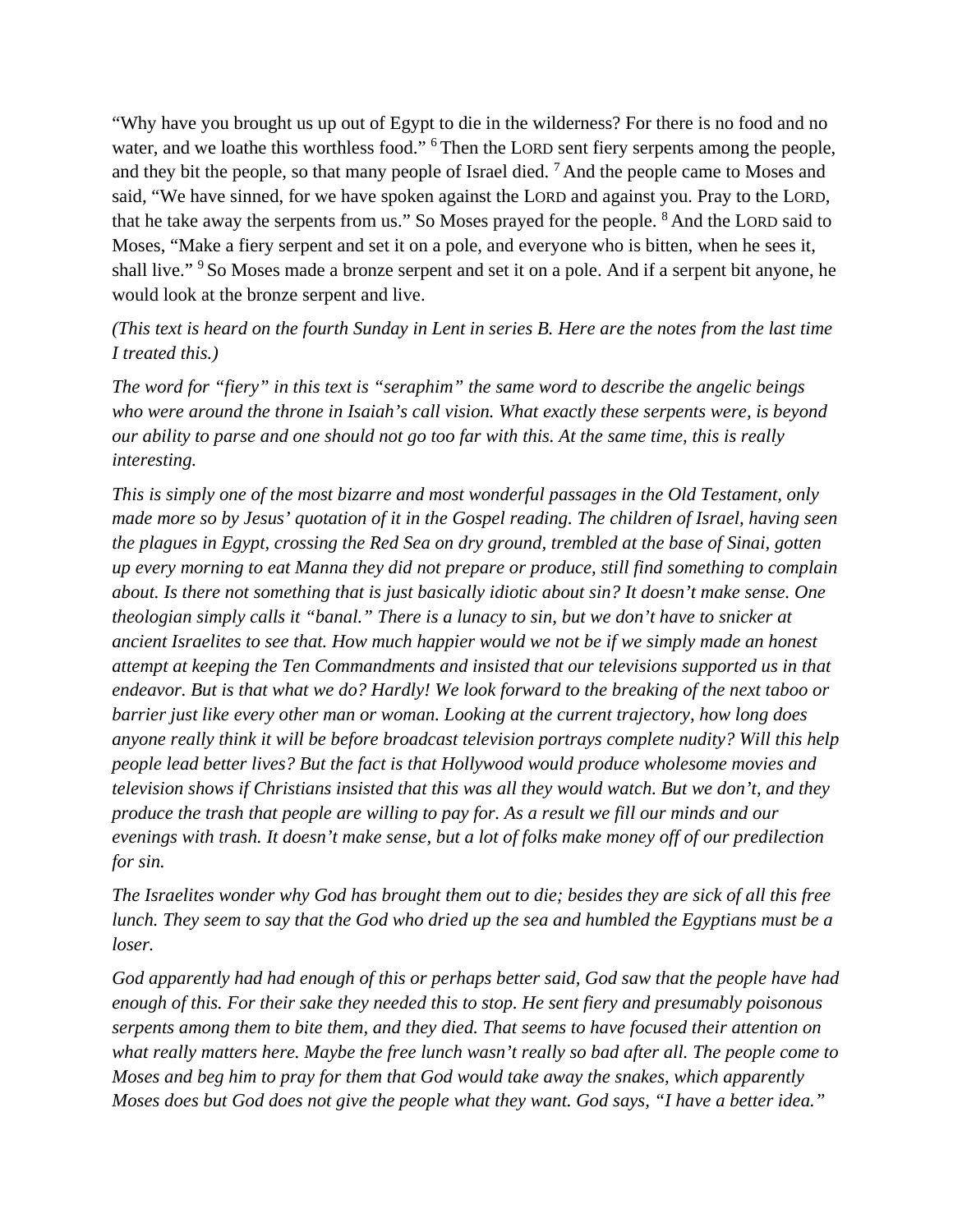*He doesn't take the snakes away. In fact, He tells Moses to make another snake, a bronze serpent, which he should put up on a pole, so people can see it.* 

*Now, if they are bitten by a serpent, goes the plan, they can look up at the bronze serpent on a pole and live. There are several things in this that absolutely intrigue me. First of all, God does not take the snakes away. In fact, the solution looks a lot like the problem! We pray for God to take the problems away, but God doesn't do that. He simply gives us something to look at*  instead, something to believe in. He doesn't remove the cancer he says "stick your hand out and *I will put the bread of life in there." I counter that the cancer or the heart disease or whatever we are praying about is killing me! God says, "Yeah, I know, here is what I am doing about it." We say we are dying and he gives us body broken and blood shed on a cross.* 

*Then, I love the fact that Moses puts this up on a pole. I don't know about you but when there are lots of poisonous snakes slithering around on the floor, I know just where my eyes are glued – Down! God says, "Look away from the problem to my solution." That takes faith, one has to trust the one speaking, and one has to believe what he says. Otherwise my eyes are going to stay glued on the ten square feet on which I am standing lest another blasted serpent come along and make things worse. But all the vigilance in the world is not going to make it better once I am bit. It only takes one bite from those things and I am dying.* 

*The last thing that really intrigues me about this is that God has Moses make a serpent out of bronze. Hadn't he just gotten done telling Moses and the people not to make a graven image of anything? II Kings 18:4 records that some years later king Hezekiah will have to destroy this bronze serpent because people were treating it like an idol. Serpents are the problem, why does God make the salvation look like the problem? Why doesn't he have Moses make a bronze mongoose or something that would at least be a symbol of life? Is it not because the salvation of this whole world from the bite of that ancient serpent who is Satan will in fact be Jesus hanging on a cross? It doesn't look like the death of an innocent man should be the solution, in fact, Jesus' unjust death on a cross looks like simply the worst thing that ever happened in history. Here was the one guy who did not deserve to die, he is getting the most horrible and cruel sort of execution imaginable. This is the solution? It looks like the problem to the Nth degree! Turn your eyes away from your problems and look to this? Yes! That's the solution; this is the healing that you need. Look to this man hanging on a cross, and believe that he is not just another peasant caught up in the Roman colonial machinery of death. He is the very sinless Son of God, the righteous sacrifice for the sins of the whole world. The serpent on the pole looks like the problem but it is the solution. Jesus on the cross looks like the worst this world has to offer and it turns out to be the best, God's offering to us.*

*For the catechumen who was coming to baptism, this probably would have had special significance. Bitten by the ancient serpent in the Fall into Sin, their baptism was a looking toward that one on a cross of whom this bronze serpent was merely a foreshadowing. But their prayers to God, while not unanswered, were perhaps not answered in quite the way they sought. God might not take away the problem, but he will give them a solution, a solution which involves*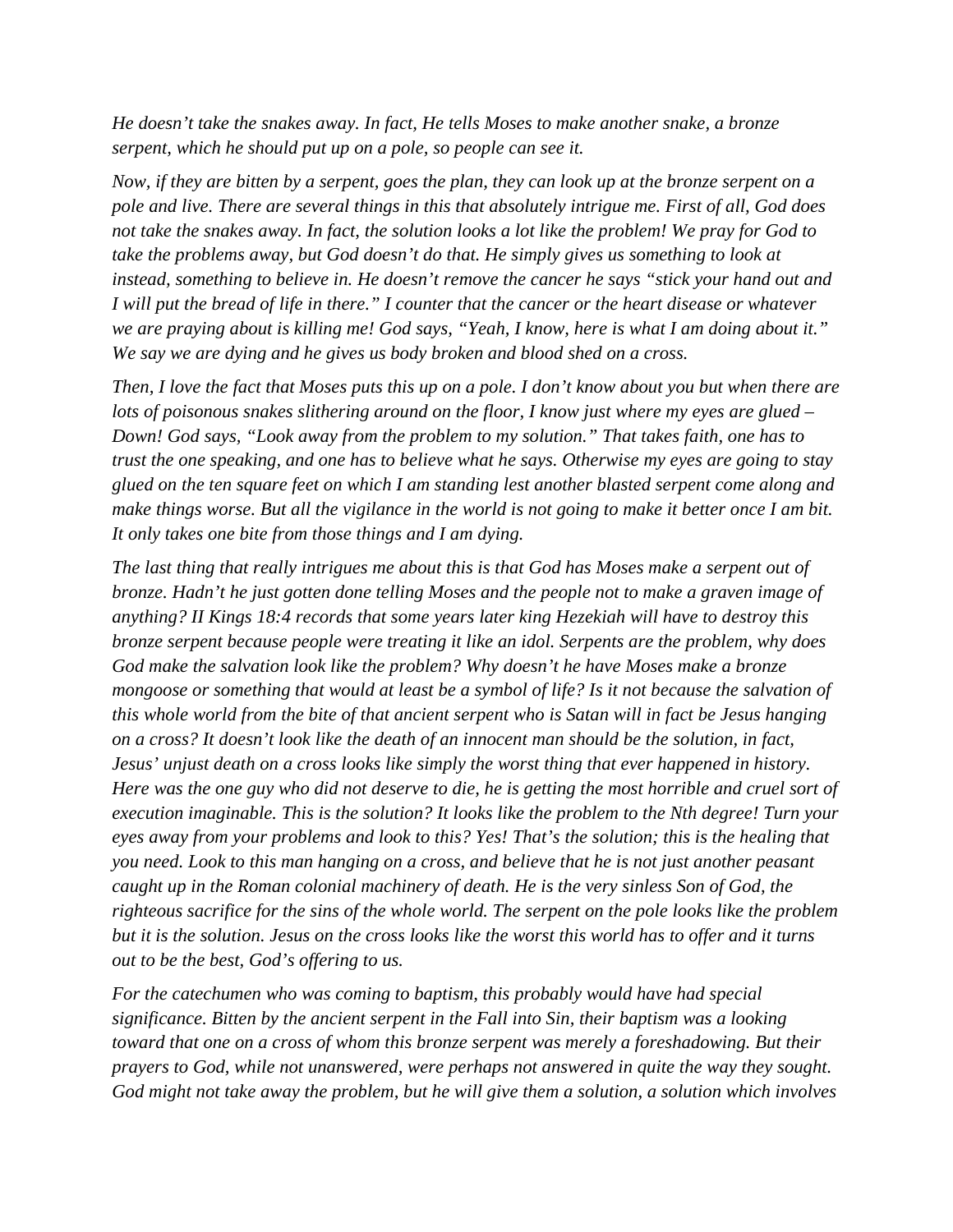*the eye of faith firmly fixed on Jesus, the beginning and end of our faith. This is part of what Jesus meant last week when he said that there were crosses for his people to bear.* 

*This text is really about faith – the LORD is addressing their faith problem – do we have a similar faith problem today? Why don't people show up in church on Sunday mornings? Is it because the music is not just so? Is our building not appealing? Let's be honest, is it not a faith issue. If we really believe what we are doing here, how could we not be there? When I kneel at the rail someone puts the very body of Christ in my hand and he comes into me. If I really believe that I probably would not care if the hymns were fifteen verses long and sung off tune in Latin.* 

*How do we connect those outside the community to this? I think it has everything to do with how we worship, how we come here. Is, in the words of the prayer, our service less than willing? Is our thanksgiving less than all encompassing? Is our acknowledgement other than hearty? God gives these people of Israel a real wake up. They have to believe it. Is the reason the outsiders are not flocking in here more about the fact that when we come to this altar we act as if we are going through the motions, when we pray, one has to wonder if we actually believe that someone is listening. Would you go to a church like that? Do you want to go to the one you attend now?* 

**Sermon Idea:** Help there's a snake in here! (OT lesson - That the hearer would see their problems, pray to God for deliverance, and lift their eyes in faith to the cross where God's solution for the problems of this world was given to all of us.)



Have any problems? I bet you do. Will we look it up or will we look it down? When someone asks how we are doing most of the time we will say "fine." But how often isn't that just a bit of polite niceness. After all, who wants to hear about our problems? In fact, if we talk about them too much we are apt to be shunned at work and lose a few friends. The Old Testament lesson shows us some people with the worst problem of all, people with a God problem. Oh, they had a few snakes in their tents too, but that was just a symptom of their real problem. God had been taking care of them rather well, but it was not good enough for them. I guess waking up to a free meal every day and a pillar of cloud to guide them just wasn't quite good enough. So they complained, and accused God of mistreating them. They had a God problem you see, they did not see him clearly and they did not trust him. God's solution involved snakes. Lots of them and snakes of different kinds. Most of them were fiery and poisonous serpents that bit them and the Israelites died. They cried out to Moses, "Pray for us, we have sinned, ask God to take the snakes away." And God says "No." He does not

take the snakes away because within a week they would have been grousing about the manna again.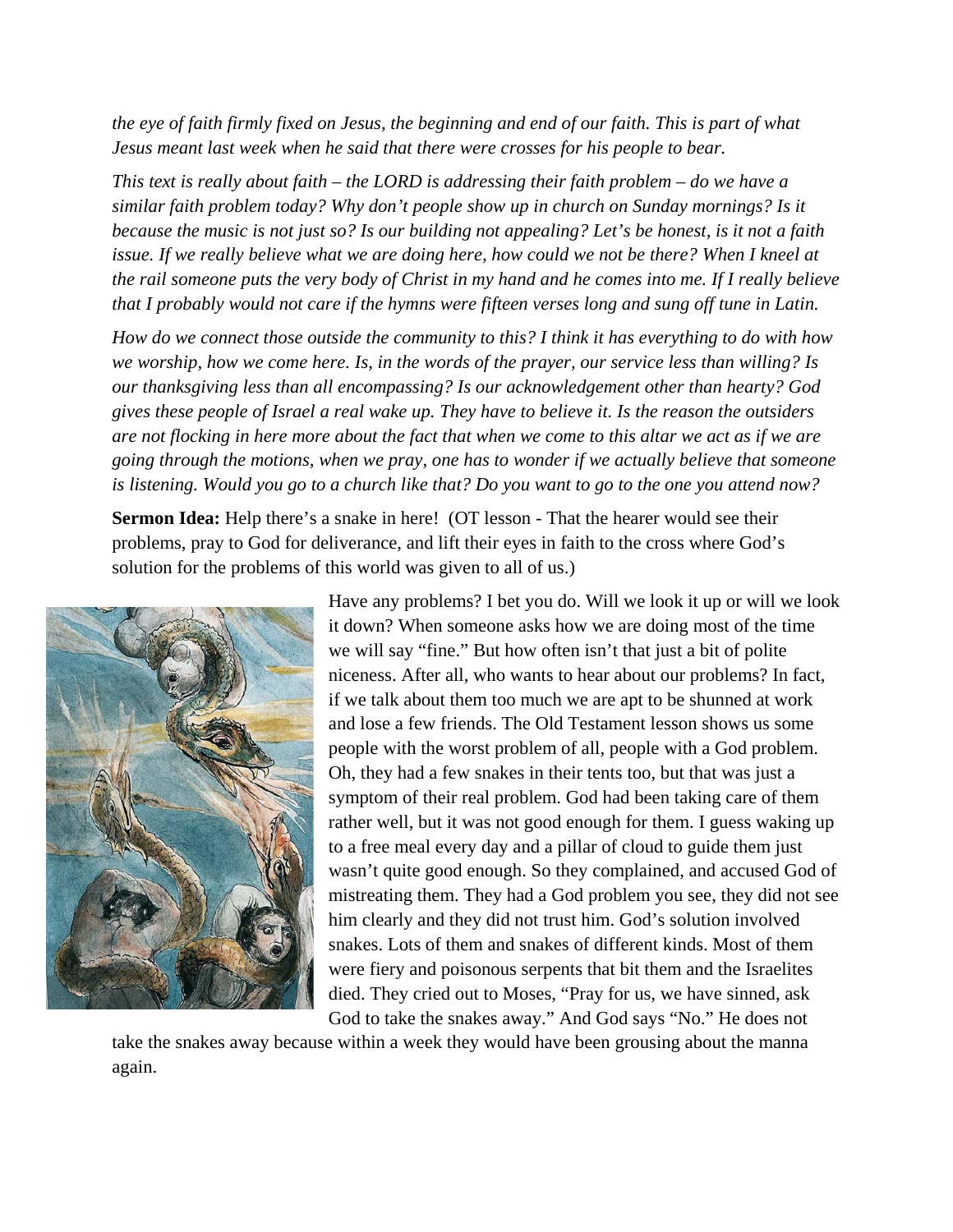Those were not the only snakes, however. He also gave them another snake, a snake of another kind, bronze this time, and not by their feet either, but up on a pole, high above them. The other snakes did not go way, in fact they were still there biting them like before, but now they could look up, see the other snake and be saved, and not die. But there is something that has to happen for that to work. They have to have their God problem solved. They have to trust him. Snakes at my feet usually mean my eyes are glued to the floor. If I am about to look up in that situation, I have trust the one who gives me that command. I need faith. The snakes were never really their problem, and I would guess the things that you might put on your list of problems are not really the problem either. Our biggest problem is vertical, not horizontal.

God has not suspended a serpent on a cross for us to look at this morning, but as Jesus says in John 3 when he talks about this episode in Numbers, he is hung there between heaven and earth, and he draws all men and women to himself. Will you lift your eyes from the finances and the health, from the brokenness of your family and your relationships, from the worry and the stress, to look to him? When you realize that the blood he shed and the tears he wept for the sins of the whole world, and for all its woes, you will never turn your eyes back to the problems at your feet and see them the same way. The crucified and risen Jesus will dry every tear, you see. This is faith itself – to look at Jesus. If our eyes are glued on the ground and we are trusting our ability to sidestep snakes, we are trusting our nimbleness. That is the object of our faith. But this sermon calls upon us to lift our eyes to Jesus, to let him be the object of our faith, the one whom we "faith."

In prior discussions of this sermon, we found it helpful to ask, "What is biting you? What is making it hard to look up? What is giving you pain?" However we answer this question, we will want to connect this to the deeper problem which is our God problem.

We also wanted to remember the Hebrews text that said, "Keep your eyes fixed on Jesus, the author and perfector of our faith." Hebrews 12:2ff.

The way to end this sermon with the Gospel is to take the hearer right to the Gospel where Jesus promises to give what we ask of him. It might not look like what we expect. Even if I am facing the nasty snake who will kill me, the cancer or the heart condition which will end this life, I will close my eyes in death with them firmly fixed on Jesus who is the resurrection and life. He will give me what I need. He already has.

Psalm 107:1-9

Oh give thanks to the LORD, for he is good,

for his steadfast love endures forever!

 $2$  Let the redeemed of the LORD say so,

whom he has redeemed from trouble

<sup>3</sup> and gathered in from the lands,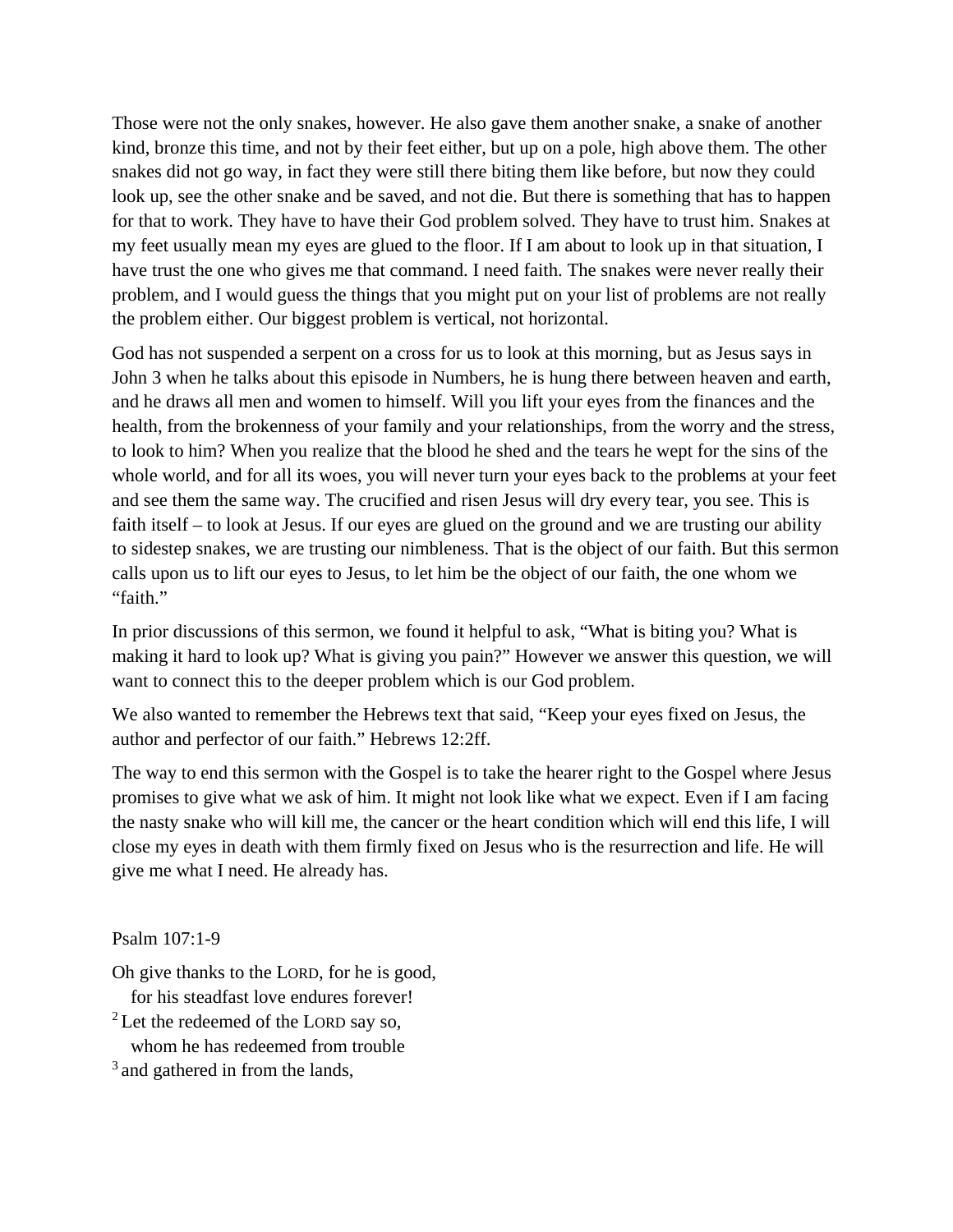from the east and from the west, from the north and from the south.

<sup>4</sup> Some wandered in desert wastes,

finding no way to a city to dwell in;

<sup>5</sup> hungry and thirsty,

their soul fainted within them.

<sup>6</sup> Then they cried to the LORD in their trouble,

and he delivered them from their distress.

 $<sup>7</sup>$  He led them by a straight way</sup> till they reached a city to dwell in.

<sup>8</sup> Let them thank the LORD for his steadfast love, for his wondrous works to the children of man!

<sup>9</sup> For he satisfies the longing soul, and the hungry soul he fills with good things.

*This psalm fits so well and so interestingly with the OT lesson today. The Lord is good and his steadfast love endures forever. We speak that verse as a prayer at our house regularly. He has gathered his people (think Luther's explanation of the Third Article of the Creed.) They wandered in the desert, they were hungry and thirsty, they cried out and God delivered them. No mention here that they were being punished because they mumbled against the Lord. No mention of the fact that God was the reason that they were suffering as he had sent the snakes. They cried, God delivered. When it comes right down to it, how I got in the predicament I am in is not nearly as important as the fact that I am in it. Is God so concerned with the fact that this woman's divorce was caused by her infidelity or is God looking as her broken life and heart? Does he really not hear her prayers because she has committed this sin and suffering its consequences?* 

*If you use LSB in your church or have the Hymnal Supplement, consider "You Satisfy the Hungry Heart" which will pick up the last line of this psalm in a beautiful refrain.* 

### I Timothy 2:1-6

First of all, then, I urge that supplications, prayers, intercessions, and thanksgivings be made for all people,  $2$  for kings and all who are in high positions, that we may lead a peaceful and quiet life, godly and dignified in every way.<sup>3</sup> This is good, and it is pleasing in the sight of God our Savior, <sup>4</sup> who desires all people to be saved and to come to the knowledge of the truth. <sup>5</sup> For there is one God, and there is one mediator between God and men, the man Christ Jesus, <sup>6</sup> who gave himself as a ransom for all, which is the testimony given at the proper time. *<sup>7</sup> For this I was appointed a preacher and an apostle (I am telling the truth, I am not lying), a teacher of the Gentiles in faith and truth.*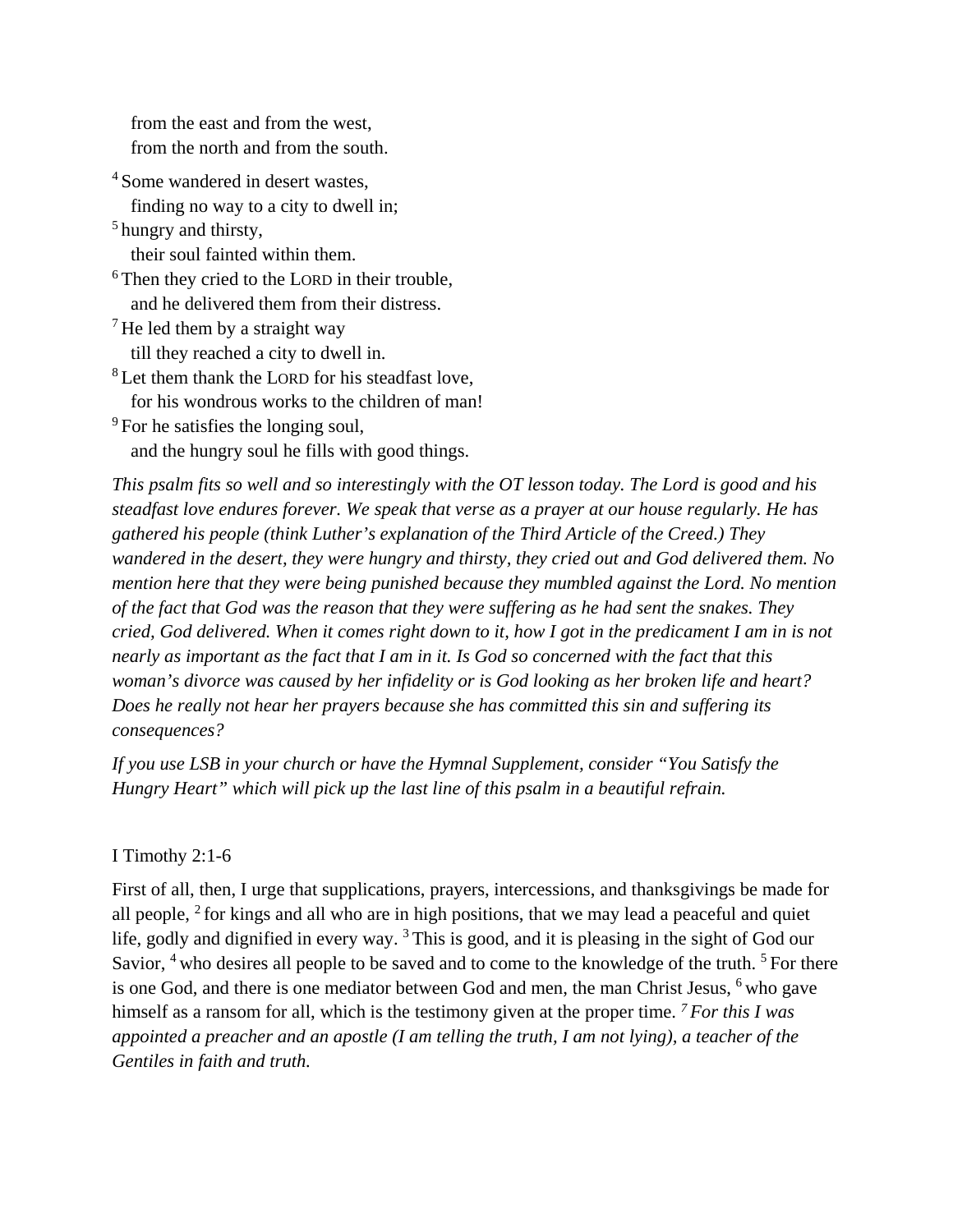*<sup>8</sup> I desire then that in every place the men should pray, lifting holy hands without anger or quarreling; <sup>9</sup> likewise also that women should adorn themselves in respectable apparel, with modesty and self-control, not with braided hair and gold or pearls or costly attire, <sup>10</sup> but with what is proper for women who profess godliness—with good works. <sup>11</sup> Let a woman learn quietly with all submissiveness. <sup>12</sup> I do not permit a woman to teach or to exercise authority over a man; rather, she is to remain quiet. <sup>13</sup> For Adam was formed first, then Eve; <sup>14</sup> and Adam was not deceived, but the woman was deceived and became a transgressor. <sup>15</sup> Yet she will be saved through childbearing—if they continue in faith and love and holiness, with self-control.*

*(When this reading falls in Series C, late in the year, we get to read all the way to verse 15 which I have given us here for sake of the notes which follow. I think it is important for any preacher to be aware of just what follows this passage.)* 

*I believe that Paul is writing to the church in Ephesus here as much as he is to Timothy himself. This letter really sounds like something that was intended to be read at the man's ordination/installation service. It is a public letter in that sense.* 

*He knows that Timothy has a tough job in front of him. Paul himself had spent some time here in Ephesus, longer than any other single place in his missionary journeys, perhaps three years. He seems to have been imprisoned and occasioned at least one riot while he was there. It is from Ephesus that he writes first Corinthians to the troubled folks in Corinth.* 

*Paul may well be couching his words to a specific context for the people of Ephesus. He may be contrasting the worship of God's Christian people over against the ecstatic worship of the cult of Artemis which dominated the religious scene. For Paul this would have been especially important since Artemis and Asherah were probably the same deity, at least in his mind. Baal and Asherah worship in the Old Testament Canaan always had a certain Hugh Heffner feel to it and that may well have obtained in the environs of Ephesus as well. We know that this cult used a number of women priestesses and they were served by a large body of eunuchs. It was a classic fertility cult which most likely was still making use of cultic prostitution. As a rabbinically trained Jew, Paul would have easily recognized the very Baal worship that had gotten the Old Testament folks sent off into an exile. It would have been very offensive to him, and to a great number of people in the ancient world, but still wildly popular in some quarters. I am reminded of much of what happens today. There is not a particular sin to getting tattoos, piercings, and implants, but do we really want that in our preacher? There may come a day when it is OK, but I am not sure that it is there yet.* 

*Paul's admonition to a sober, spiritual, and yet reverential sort of worship that focused on men raising their hands in prayer may have been addressed to this climate in which the alternative was a cult led by a priestess who was scantily clothed and served by emasculated men.* 

*Does that mean that Paul forbidding women to lead worship is limited to Ephesus? Probably not. He says much the same thing to the Corinthians. We also know of no female presbyteroi or espiskopoi in the ancient church. That said, there is the difficult issue of Junia being listed*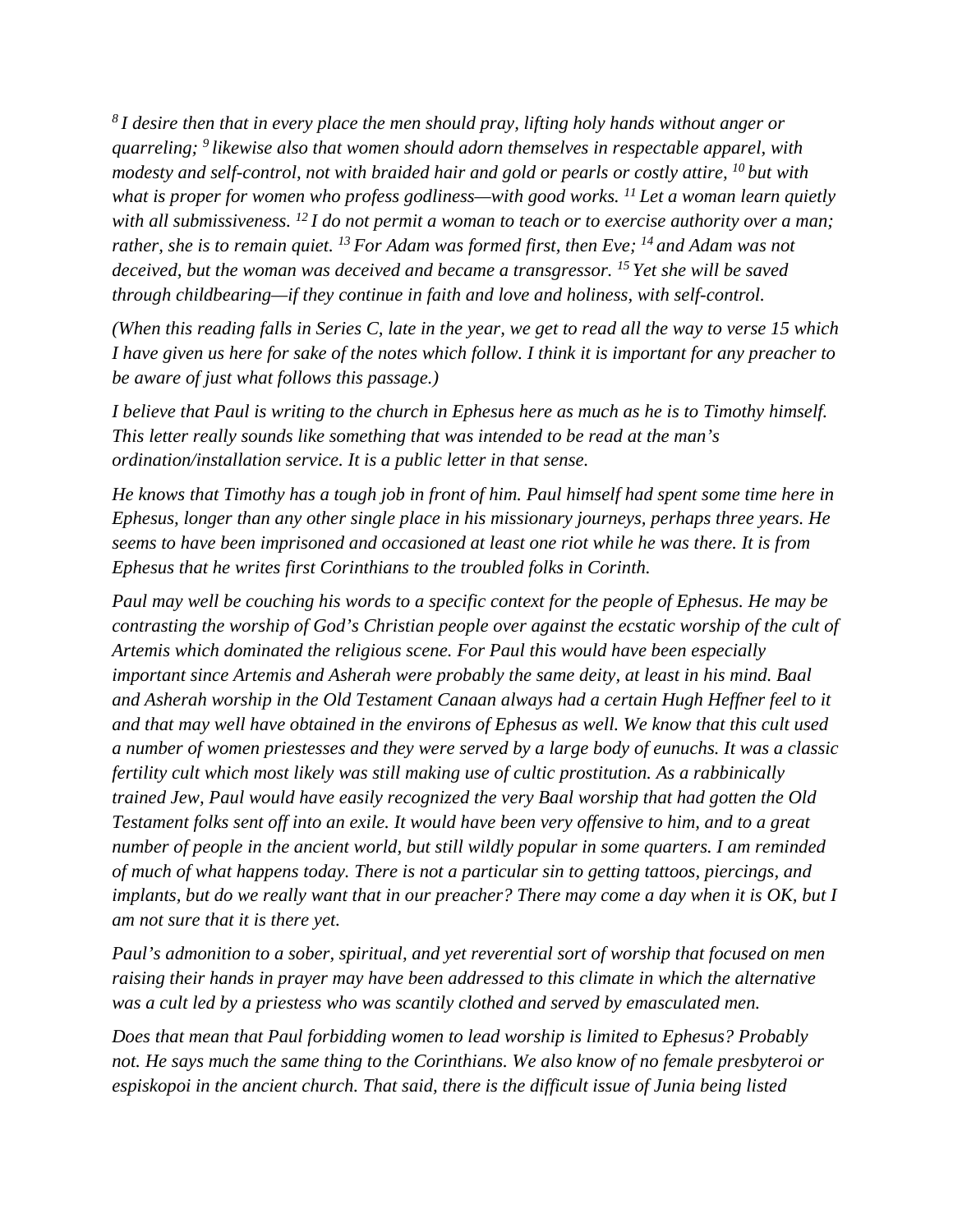*among the apostles in Paul's letter to the Romans. Is this a man with a feminine name? Not unheard of, do you know a guy who has a girl's name? But then there is also the issue of the woman who delivered and most likely read Paul's letter to the Romans to the congregation there, the Deaconess Phoebe. She would have read Paul's letter aloud in the Roman congregation. Was she engaged in delivering a "sermon" that day? Just what was that and how does that shape the way we read this statement from the letter to Timothy.*

*The role of women in the church is not a simple subject but many have tried to make it so. Too often preachers who thought they were proclaiming the truth, have told bright, capable, and gifted women that their service is not wanted. I don't think that is what the preacher meant to say, but that is what those women have heard. It hampers the mission of the Church, it grieves the body of Christ, and it has no place in the preaching of a Lutheran congregation.* 

*You may find much more interesting Paul's words at the beginning of the text where he describes God. I think the preacher would do well to focus attention there. God wants all people to be saved. That's a sermon that should write itself and if you are going to talk about the role of women, that is the place to start with this text. That is the revealed will of God. He may not have revealed a plan for your life that involve whether you take that job or not, he may or may not have a plan for your next week, but he surely has a plan for this planet. He wants to save them all.* 

*And then at the end, that strange comment that women will be saved through childbirth. This does not mean that they will be saved by giving birth, it means that God will save them during childbirth. Remember that before modern medicine having a child was a very risky thing. Many women and their babies died in the process. Paul is offering help for a real problem.* 

**Sermon Idea:** The Church at Prayer (That the hearer would offer up the prayers, supplications, thanksgivings, and more that are the mark of a faithful life.)

This sermon would cast the vision for the Church that Paul sees in this first paragraph of the Epistle reading. The world has lots of competing visions for the church right now, but Paul speaks of a body of people who are attentively listening and speaking to God. Every part of their lives are brought into this relationship with God. It is the sort of sermon which seeks to capture the whole human life and place it under the Gospel.

Prayer involves praying for folks we don't like as well. We are called to pray for politicians, for those in power and those who make the laws we don't like as well. We pray for the policeman who gave us a ticket last week. But finally this all has a missional point. God wants all people to be saved, even our neighbor whom we don't like. Praying for him will make talking to him easier. Start there.

God has in mind to use us and our lives to be a means to reach that stinker. It won't always be easy, but God really does want all people, even him, to come to the knowledge of the truth and be saved. He has put us into this time and place to be a witness of His divine love to that person. Pray for him.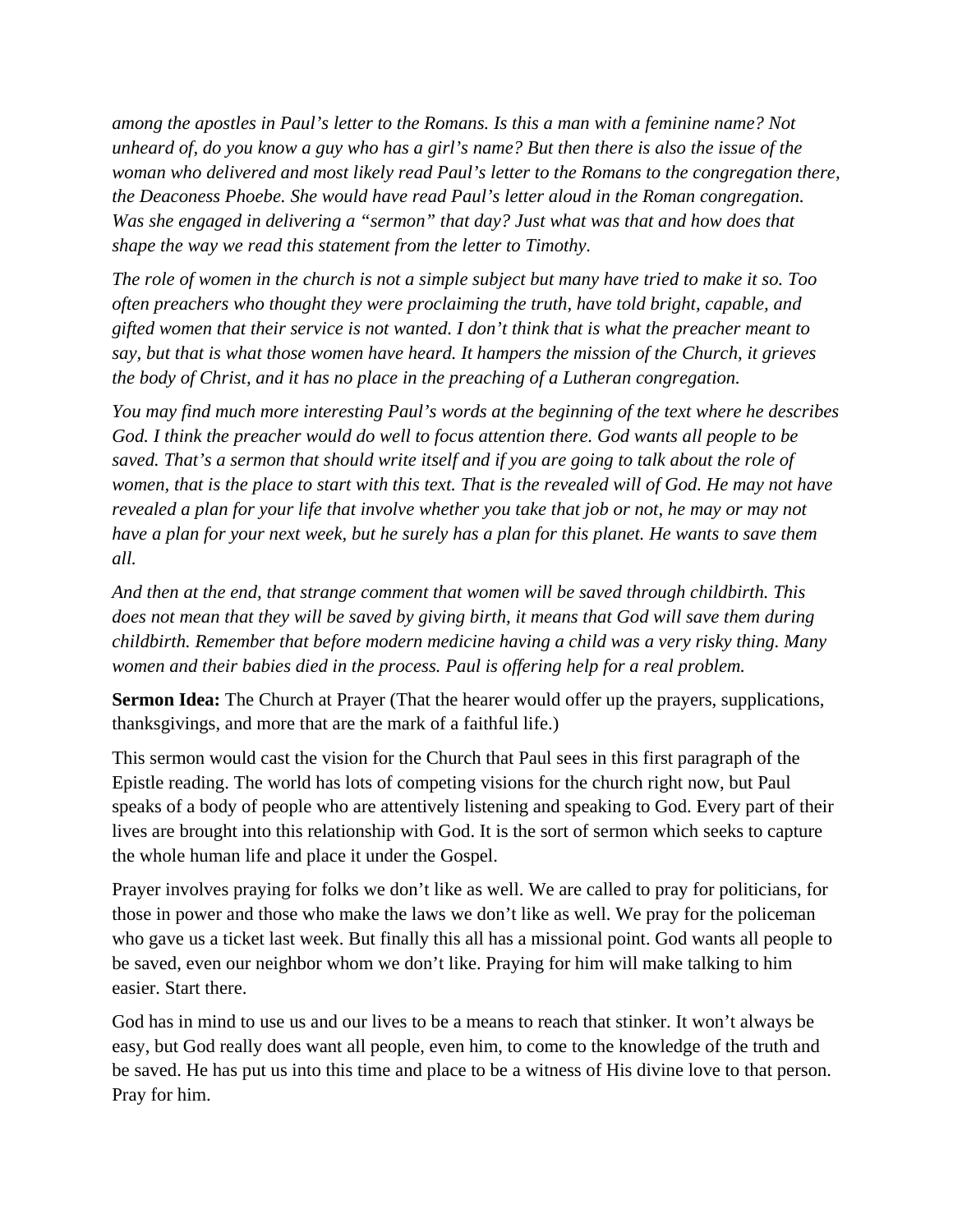James 1:22-27

 $^{22}$  But be doers of the word, and not hearers only, deceiving yourselves.  $^{23}$  For if anyone is a hearer of the word and not a doer, he is like a man who looks intently at his natural face in a mirror. <sup>24</sup> For he looks at himself and goes away and at once forgets what he was like. <sup>25</sup> But the one who looks into the perfect law, the law of liberty, and perseveres, being no hearer who forgets but a doer who acts, he will be blessed in his doing.

 $^{26}$  If anyone thinks he is religious and does not bridle his tongue but deceives his heart, this person's religion is worthless. 27 Religion that is pure and undefiled before God the Father is this: to visit orphans and widows in their affliction, and to keep oneself unstained from the world.

*Luther did not like this text, in fact in his Postils he suggests dropping it and substituting I Corinthians 15.* 

*But Luther was speaking to a generation which thought it needed to earn heaven. It had drunk deeply of medieval Catholicism's distortion of that Word and this seemed to reinforce that. We preach to a very different generation. Human nature will always want to turn God's gracious gift into something we purchase with our life, our faith, our goodness of some sort. Luther's concerns have certainly not gone away, but already in his day he was starting to rail against those who thought the law was optional. These are the libertine and those who turn the gospel into a license to sin, or at least a license to do nothing. I am a Christian, I have been baptized and confirmed, I cannot imagine that I can do much to alleviate hunger, poverty, the breakdown of the family, or even the problems of my neighbors, so I will do nothing. I will keep my head down, put my check in the offering plate, attend services, and be a "good" person.* 

*But James will hear none of that and I am not sure that our generation does not need James as much as it needs Galatians and Romans. We have come a long way from Tertullian's observation that Christians were known for the love they showed one another. The Christians of the first generations would pick up abandoned children and give them homes. When there was an epidemic, they took care of the sick people. When you were hungry in Rome, the Christians would give you something to eat. That is what they were known for. Today we are known for opposing any number of sins, fighting with one another, charlatan TV preachers and pedophile priests.* 

*James might have some things to say to us. The pure religion is a religion which does the merciful act which reflects the mercy God has shown to us. This is not in some opposition to Paul or Article IV of the Augsburg Confession. This is the perfect Law to which the Christian is obedient in Article VI of that same confessional document. Notice the collect of the day – we pray for the gift of God that we would do the good things he would have us do. There really is a blessing in this doing. It is not the blessing of earning salvation, of course. But it is the blessing of being in step with Christ, of looking like him, just a little bit. The blessings come in many* 

Or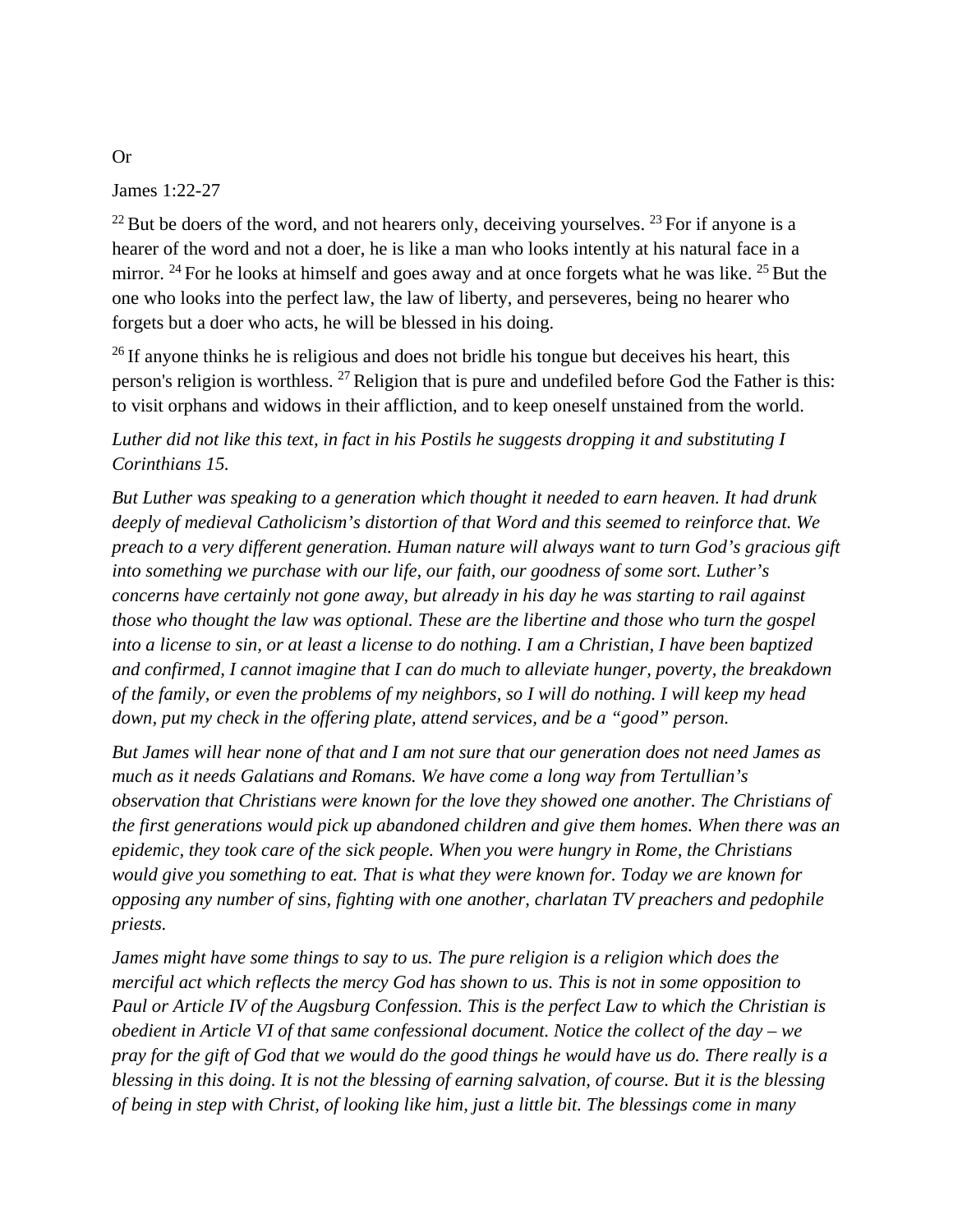*forms and some of them are hard to see. The world might not consider you blest, but don't let that bother you.* 

**Sermon Idea:** The Law of Liberty (That the Holy Spirit would inspire joyful, merry obedience in the hearer.)

Like several of the sermons we have proposed in this Easter season, this sermon might simply ask what Jesus is doing right now. He has risen from the dead, but he is not just ambling around heaven making interior decorating decisions in anticipation of the last day. He has risen from the dead so he can be active in our lives right now.

Today James calls us to consider that Jesus has changed us and the living of our lives. This is not some thing we must do to earn his love. Get that off the table immediately. But just because we are not earning heaven does not mean that Jesus is unconcerned with the living of our life or that he does not have blessings for us in the living of life.

James calls it the Law of Liberty and encourages us to persevere in it. That phrase law of Liberty might give the preacher a chance to explore what he means. We often think the law constrains us, binds us, and keeps us from what we want to do. But the law also gives permission. The Law to which James refers is the same Law Paul speaks of in Romans 12 when he speaks of the renewal of our minds or in Galatians 2 and following when he speaks of the freedom of the Christian as having Christ living in us. This Law of liberty is an obedience to a heavenly shape, rule, type, pattern, but not some slavish obedience which toils under lash or reward. This is the loving obedience of a child, the tender obedience of a parent who lifts the crying infant from the crib. This is the lover who follows her beloved across the dance floor and delights in every moment of it.

Here you will want some examples. I know a woman who, when she was confirmed, her pastor suggested she teach Sunday school. It was a good fit. While I served that same parish she finally quit after 69 years teaching fourth graders. She was teaching the grandchildren of some of the people she had taught. She loved it. Fourth graders were her favorite. They clearly loved her because she loved them. Christ called her to an obedience of a law of liberty.

Jesus is shaping and calling and moving his people today through the outpoured Holy Spirit. He is doing that to you too!

### John 16:23-30 (31-33)

 $^{23}$  In that day you will ask nothing of me. Truly, truly, I say to you, whatever you ask of the Father in my name, he will give it to you.<sup>24</sup> Until now you have asked nothing in my name. Ask, and you will receive, that your joy may be full.

<sup>25</sup> "I have said these things to you in figures of speech. The hour is coming when I will no longer speak to you in figures of speech but will tell you plainly about the Father. <sup>26</sup> In that day you will ask in my name, and I do not say to you that I will ask the Father on your behalf; <sup>27</sup> for the Father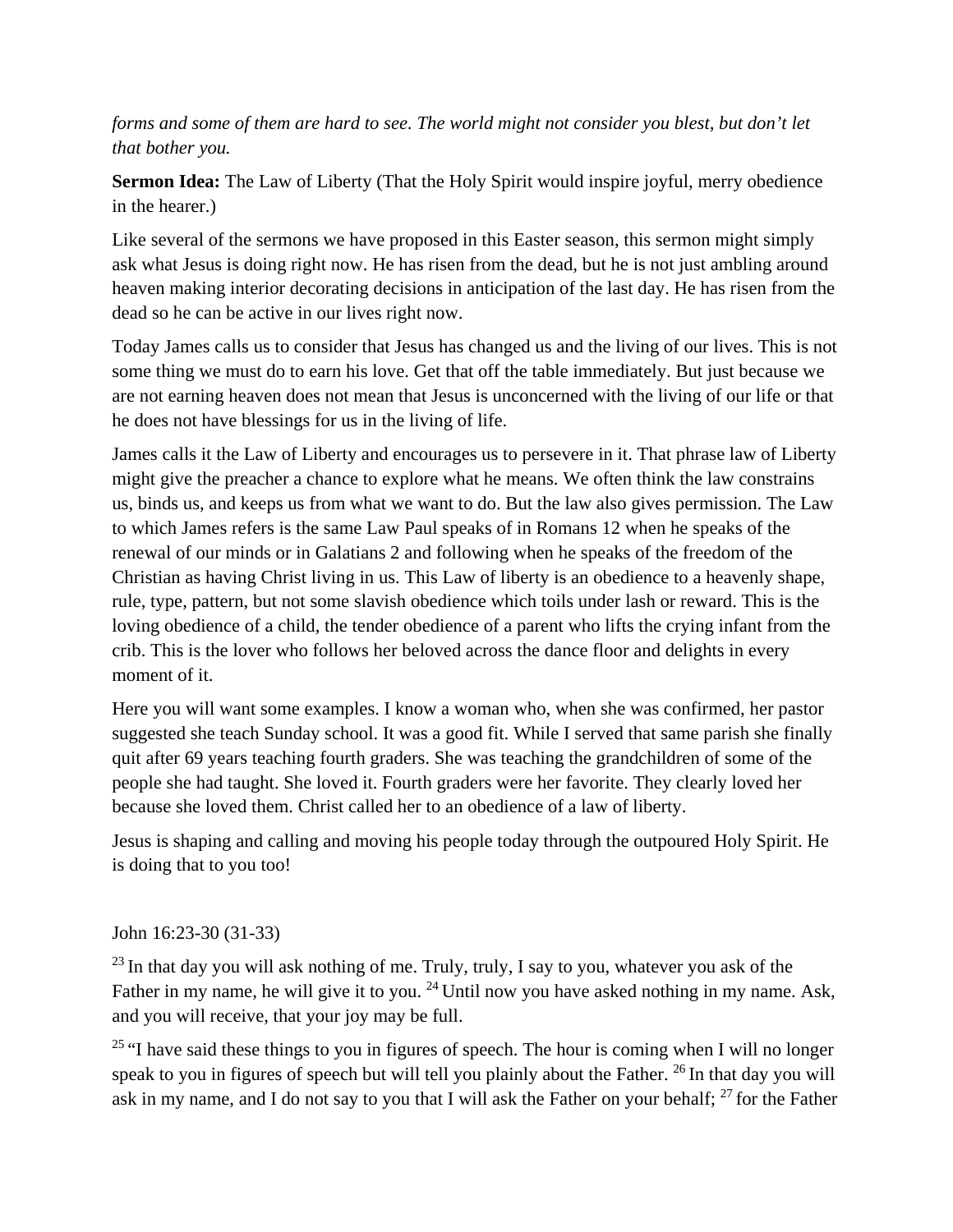himself loves you, because you have loved me and have believed that I came from God.  $^{28}$ I came from the Father and have come into the world, and now I am leaving the world and going to the Father."

<sup>29</sup> His disciples said, "Ah, now you are speaking plainly and not using figurative speech!  $30$  Now we know that you know all things and do not need anyone to question you; this is why we believe that you came from God."  $31$  Jesus answered them, "Do you now believe?  $32$  Behold, the hour is coming, indeed it has come, when you will be scattered, each to his own home, and will leave me alone. Yet I am not alone, for the Father is with me. <sup>33</sup> I have said these things to you, that in me you may have peace. In the world you will have tribulation. But take heart; I have overcome the world."

#### **Luther**

## *(Note: The reader is encouraged to read the entire treatment of prayer and the second sermon on prayer in LW Vol. 77. For the sake of space I have had to edit heavily.)*

1. We are accustomed to use this Gospel reading on this Sunday because it teaches about prayer, and this week is called Cross Week, in which people are accustomed to pray and to go about with crosses. Those who first instituted perhaps meant well, but it turned out poorly. In the processions many unchristian things took place up until now, while nothing at all or very little was prayed, so that they were rightly abolished and discontinued. I have often admon ished that we should continue praying, for there is great need of it. However, now that the outward babbling and muttering of prayers has ended, we no longer pray at all. From that we also become conscious that previously, among so many prayers, we prayed nothing at all.

2. The Lord points out five things here that are necessary for true prayer. The first is God's promise, which is the basis, power, and chief thing in every prayer. He promises here that what we pray for will be given to us. He takes an oath on that and says, "Truly, truly, I say to you, if you ask the Father for something in My name, He will give it to you," so that we should be certain that we are heard in prayer. He even reprimands them for being lazy and not having prayed at all. It is as if He wanted to say, "God is ready to give more quickly and much more than you ask; He even offers His benefits if we will only take them." It is truly a great shame and a harsh punishment among us Christians that He should still reproach us for our laziness in prayer and that we do not let such rich and excellent promises incite us to pray. We leave this precious treasure lying there and do not attempt or use to experience the power in such promises.

5. The second point which belongs to this Promise is faith, namely, that we believe that the promise is true and do not doubt that God will give what He promises, for the words of the promise require faith. However, faith is a firm, undoubting confidence that God's promise is true, as James says: "If anyone lacks wisdom, let him ask God, who gives in simplicity and reproaches no one, and it will be given to him. But let him ask in faith and not doubt, for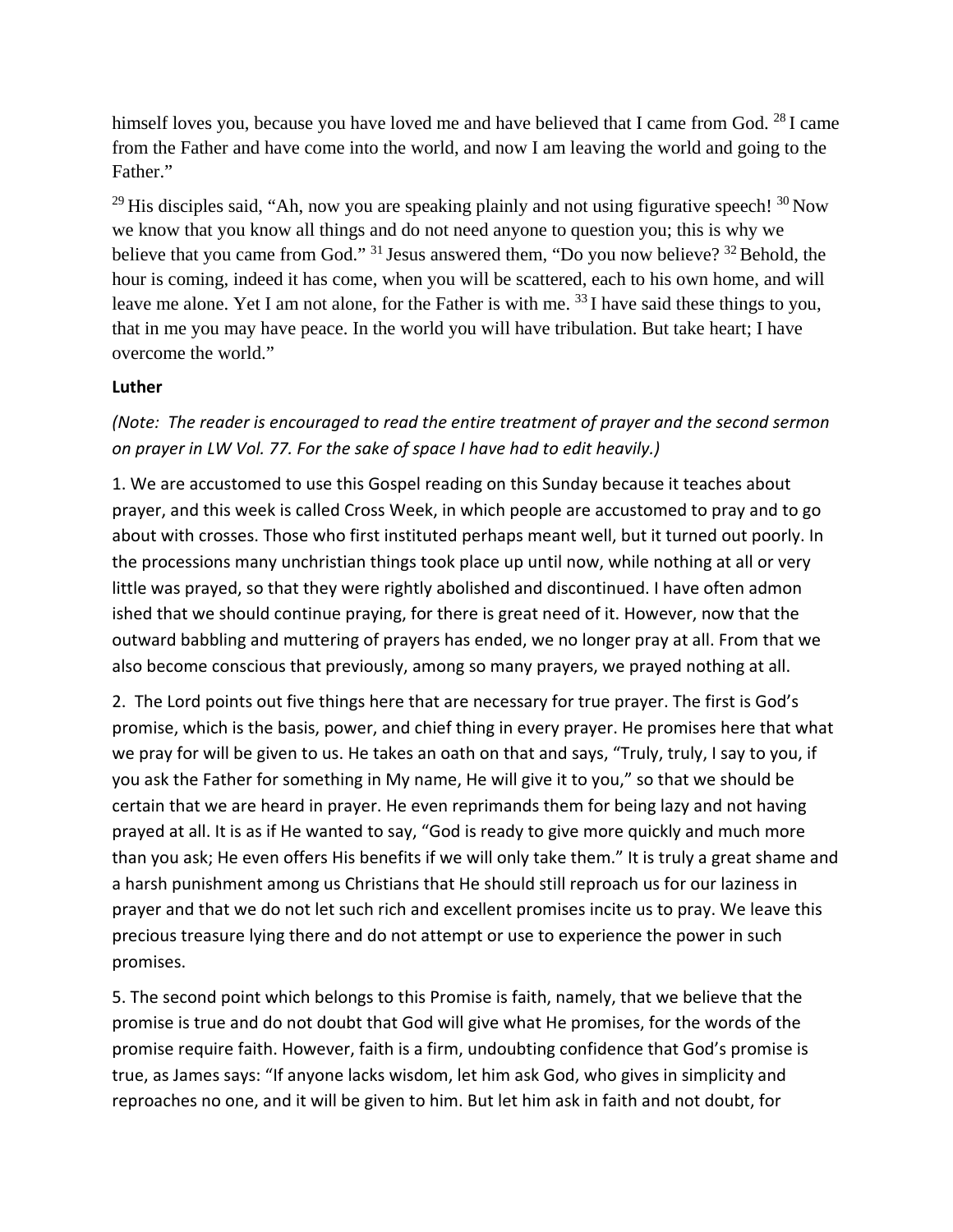whoever doubts is like the waves of the sea, driven and tossed by the wind. Such a person should not think that he will receive anything from God" (James 1:5-7). Whoever doubts in his heart and yet prays tempts God, for he doubts God's will and grace. Therefore his prayer is nothing, and gropes for God like a blind man gropes for the wall [Is. 59:10].

6. Try it now and pray in this way, and you will experience the sweetness of God's promise, that is, what courage and cheerful heart it produce s for praying for all kinds of things, no matter how great and high the request may be.

8. The third point is that we must name something for which we are asking God, such as when you ask for strong faith, love, peace, and consolation for your neighbor. We must point out the needs, just as the Lord's Prayer presents seven needs. This is what Christ means with the words "if you ask for something" – something, that is, something you need.

9. The fourth point is that we must desire or with that it happen, which is nothing other than asking as Christ says, "Ask." Others have called this *ascensus mentis in Deum,* that is, the heart rises and soars up to God, and desires something from Him, and for that reason sighs and says, "If only I had this or that!"

10. The fifth point is that we ask in Christ's name, which is nothing other than that we come before God with faith in Christ and confidently take comfort that He is our Mediator, through whom all things are given to us and without whom we deserve nothing but wrath and enmity.

11. Here we see that all five points prayer can certainly happen in the heart, without any oral babbling, though what the mouth says is certainly not to be despised but is necessary to kindle and incite inner prayer in the heart. However, the additions [to prayer], of which I have written enough elsewhere, should and must be set aside; namely, we are not to specify for God the time, speed, person, place, and limit, but confidently leave all of that to His will. We are only to cling to asking, and not doubt that the prayer is heard and that it is already arranged that what we asked for will be given, as certainly as if we already had it... Those, however, who set the time, speed, place, and limit tempt God and do not believe that they are heard or that they have obtained that for which they asked. Therefore, nothing will be given to them.

### (*Luther's Works,* Vol. 77. CPH, 2014. Pp. 252-259.)

**Sermon Idea:** He will give it to you (Goal: That the hearer prays)

We have asked before and do so again: Having risen from the dead, just what is Jesus doing, right now, today? I am not sure that many of our congregants would be able to answer that question very concretely or surely. I think too many of us imagine Jesus sitting on a throne somewhere far away and listening to angelic choirs singing celestial songs. I rather have an image of Jesus absent-mindedly drumming his fingers on the arm of that throne. It sounds boring and I think many people think heaven will be boring.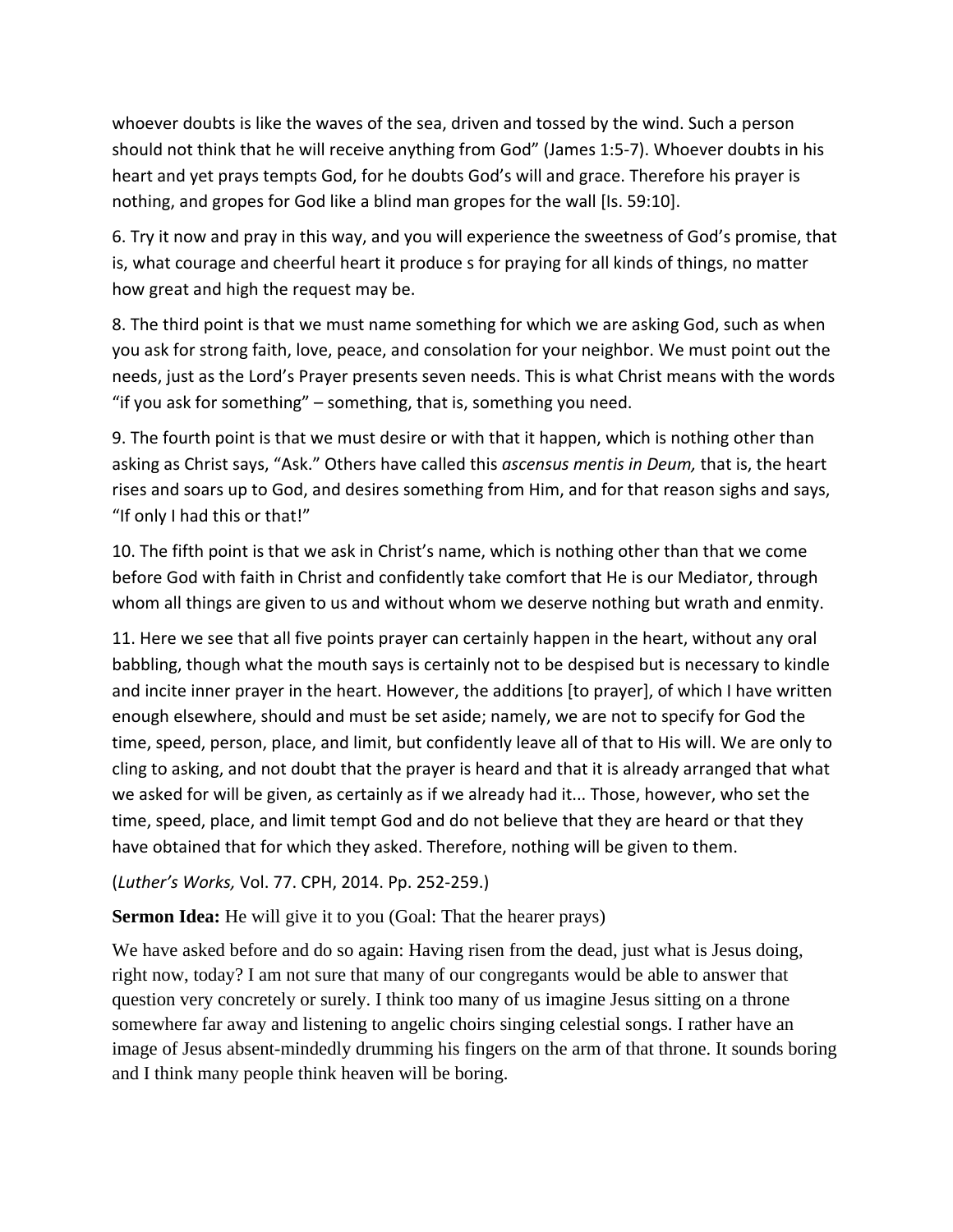I think this is exactly the wrong image of Jesus and what he is doing right now. He rose from the dead because you need him alive, right now. He is not only on that heavenly throne, but he is right here, right now. The "right hand of God" is not a geographic location but a statement of the power and authority he wields on our behalf.

Today he makes an astounding promise to us – he invites our prayer because he and the Father will listen to us. Jesus even says that he won't need to convey our prayer to the Father, for the Father loves us. He himself listens to us because we are praying in the name of his beloved Son, Jesus Christ.

I used to tell my parishioners that there were only three children who could ever really disrupt one of my sermons – my own children. As their father, I could not tune them out. Jesus seems to be saying that to us today about God. When we pray in Jesus' name, God will listen to us and hear us with the fatherly, indulgent heart that will not deny our prayer.

Dr. Luther has some very important words about that at the end of the excerpt above. This is not to say that we get to control God like some petulant and spoiled teenager who has her father wrapped around her little finger. God remains God and we remain the creatures and his answer to our prayer comes in his time, in his way, in his providential care. But the Christian may own this fact and count on it – God has heard that prayer and he does act on it. What exactly He will do I cannot say for I am not God, but he will act. It may be in raising me from the dead. It may be in causing that blockage in my enemy's heart to finally kick loose and either soften him to my cause or kill him. But something will happen because I have prayed.

Moderns ask strange questions about prayer. Did you see the film, *Bruce Almighty?* In it the character is given to be God for a brief time and he hears the prayers of all the people as a jumbled and confusing babble of voices. But remember that God is the creator. When he says he will make time to listen to you, he is not pushing something else aside, he literally can make time to listen. If that is six billion moments to hear six billion prayers – he can do that. He is not constrained by time like we are. Jesus was wonderful for this. He seemed always to listen intently to the person who was right before him, often leading them aside the better to hear them. How often doesn't he ask people, "what do you want?" God really wants to hear that prayer.

Luther's notes above on prayer really hinge on faith. The preacher will not want to talk about prayer as a thing, but as who we are. We are praying people. That is what it means to "faith" in God. He is the answer to our problems, so we bring them to him. He is the resurrection, the way, the life, and the truth; so, we talk to him about these things. We confess that we are afraid, sad, lonely, weak, sick, poor, hungry, tired, and anxious. He has died for all these things. And he hears our confessions of who we are and loves, sustains, comforts, helps, and befriends us. This is simply faith embodied. It is not some activity which we might do like going to the gym or taking up gardening. Prayer is to the Christian life as breathing is to the mortal life.

We will pray, but the question is who is the addressed recipient of our prayers. Another way to see this is to think of it in terms of idolatry. Our god will be the thing we believe can answer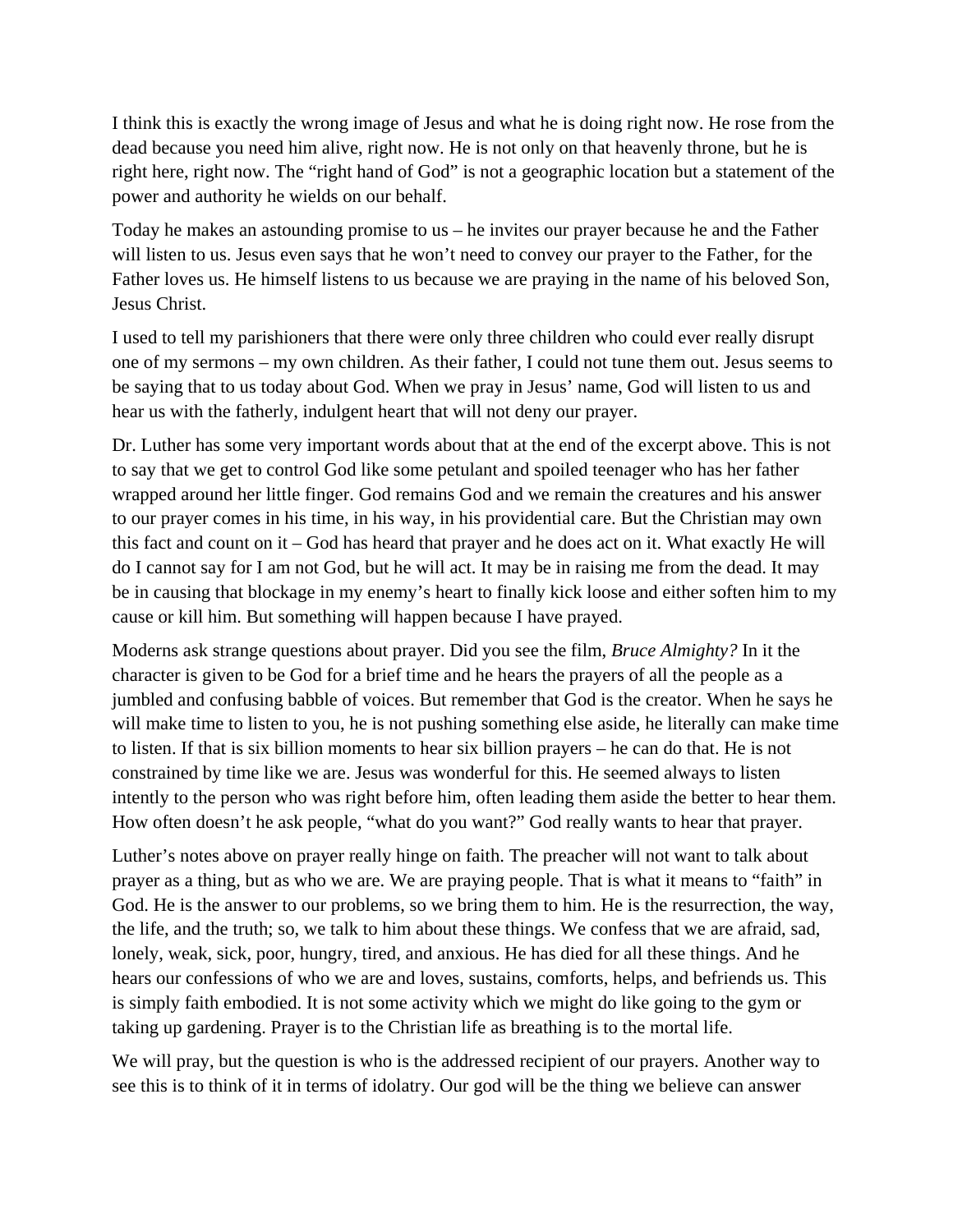these deepest questions and satisfy these deepest needs. We will pray to that person or thing, but is it something other than the Father who sent the Son and poured out the Spirit? Is it myself? Is it my resources? Is it my smartphone? Our culture has told us that we can be whatever we want to be, we can have it our way, we can achieve our highest dreams, and we can define our very selves. That is idolatrous. If we believe those things, we will pray that way, looking inward for our answers.

Jesus promises us today that there is another who longs to hear those prayers from us. He has established that relationship in Baptism and sustained it at this altar and from this pulpit. His ears are open to listen to you because he loves you. Be his person – pray.

### *(These words from John's Gospel are heard in series C on this same sixth Sunday of Easter. Here are the notes and a sermon from the last time we dealt with this text.)*

*Last week Jesus told us that he gives an unassailable joy, a joy which the world cannot take away. Today he speaks of a courage, a courage which is rooted not in our victory but in him. In truth, our victory may be far off. He speaks of us being scattered and even leaving Christ alone. He references his day of trial and death, but also this day. Jesus speaks to his feckless disciples not to chide, warn, or even condemn them, though they surely deserve it. He speaks to them to give them peace, because in the world they will have tribulation, but in him they have peace. Though they will each abandon him, some more spectacularly than others, He will not leave them, he will not abandon them, he will overcome the world. They will know his peace.* 

*There are two places I think that the preacher may want to look here.* 

*In the first paragraph Jesus exhorts his disciples to pray in his name, and promises them that those prayers are heard and answered. The fullness of their joy hangs on their prayers being answered in Christ. He is the high priest who connects God and the world, the gateway, the access point. In the verses which immediately follow this Jesus will pray for them and for us.* 

*The second point comes at the end of the reading in which Jesus tells them that they will surely run away. But he tells them so they may have peace, not fear. He knows that you are a failure as a follower, that is why he came to seek and save the lost, that is why he came to die for this world's sin, all of it, even yours. He has overcome the world, even that world that has so frightened me and caused me to run away. He would that we take heart today, because he has won the victory over my sin, the real thing that resides in my heart, which makes me afraid even of God. He has overcome the world. So now, even when I turn my eye inward and I see my own miserable self, I know that Jesus has overcome that too. Jesus speaks hours before his disciples will betray and abandon him, he is concerned that they will feel that they have lost their opportunity, their chance at heaven. He tells them that he knows this will happen, he loves them anyway, he has overcome even the fear and the deceit which resides at the heart of any of us.* 

*Verse 23 has occasioned some discussion in the past. Jesus seems to promise us that we get what we ask for. Yet, all of us have had the prayer denied. While mature faith has often wrestled*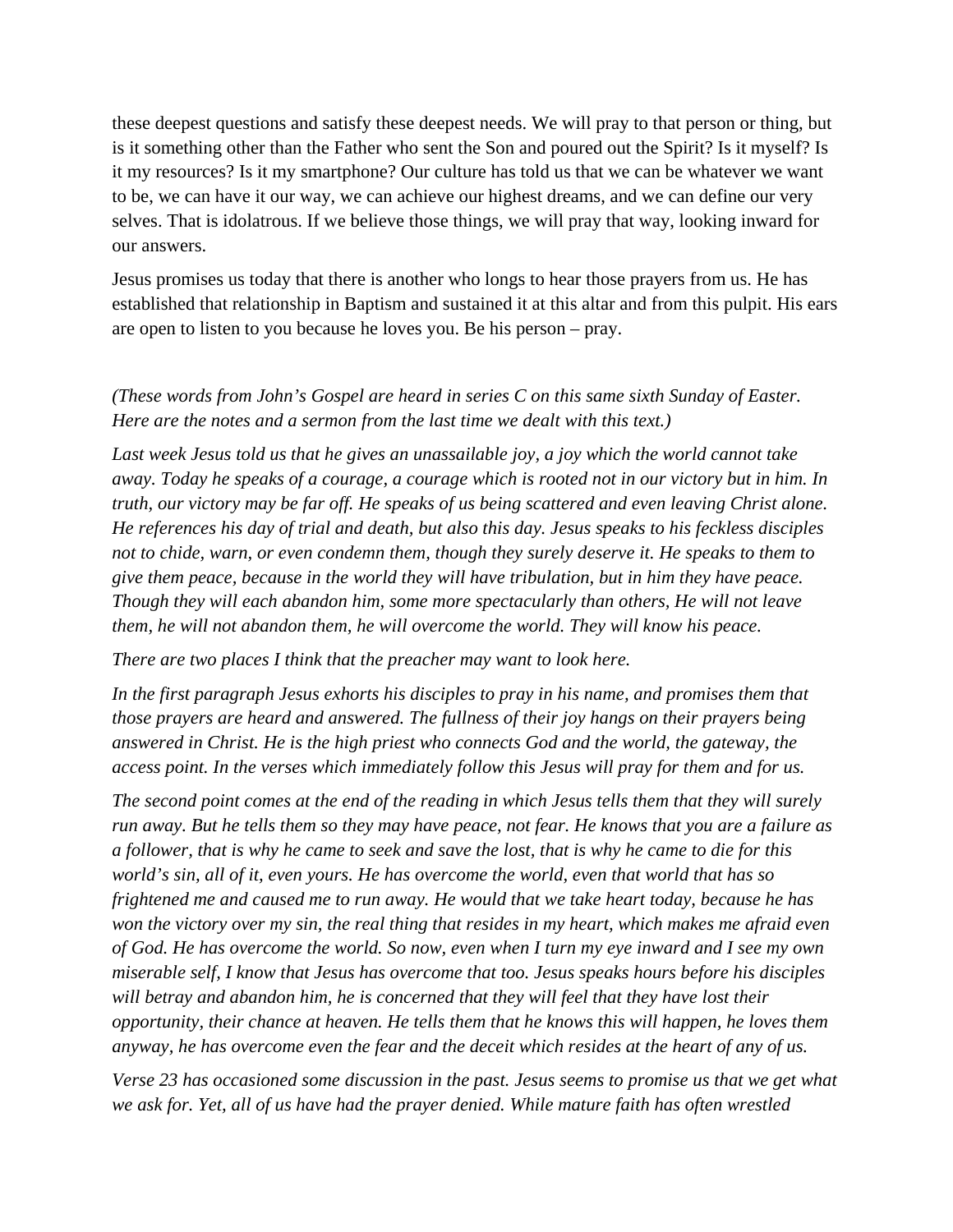*through this, there are many who continue to struggle with these words of Jesus. What do we say about them? The wisdom of the group from years past was not an easy or a quick answer. This is hard.* 

*We have to separate want from need.* 

*God's time is not our time – he may be giving, but it seems like a long time to us. It is frustrating to us.* 

*Is the request really in the name of Jesus? Indeed is the Ferrari a prayer made in faith? But what about the sincere and faithful request to see a congregation thrive or a sick person's health. Is this a matter of the alignment of our will with God's will? (See the discussion under the Collect.)* 

*The struggle seems to be that Jesus promises God will give, but that is not our experience.* 

*Other Scriptural places? Matthew 18 has a similar sentiment. Paul in II Corinthians says that in Christ all things belong to us. (My neighbors new Volvo?)* 

*Ultimately we have a challenge in this text. How do we understand this promise? It seems that we have a promise which is not being fulfilled.* 

*We thought that perhaps if we were not seeing our prayers answered, it may be that we are asking for something outside of God's will.* 

*This is not a word which can be read in isolation. Paul prayed for healing, it did not happen. This is not a simple answer, and the desire for a simple answer may not be reasonable. God is quite willing to let us be uncomfortable sometimes.*

**Sermon Idea:** "My Cheatin' Heart" (That the hearer would take comfort and joy from the fact that Christ has long known my feckless heart, and he loves me anyway. Indeed, he so treasures the relationship with his disciples that he lays the groundwork for their return before they commit the sin he knows is coming.)

This sermon is a classic proclamation of Gospel to the terrified conscience. It may seem like we have done this before, but don't lose sight of the fact that this is a message which bears repetition, lots of repetition. In the same way that we cannot simply say "I love you." to our spouse and call it good for the next fifty years, we cannot simply tell people God loves them despite themselves and expect that they won't need to hear that message again and again. Our enemy is constantly whispering in our ears that we are deceiving ourselves and God does not really love us. The rules which fill our lives repeatedly tell us that we have transgressed. The very nature of our human relationships is so often based on merit, history, failure, and scale balancing. Many of our people are sitting in pews wondering if God can really love them. Would you say that he does if you know what is in their hearts, what they are feeling? They are asking that question.